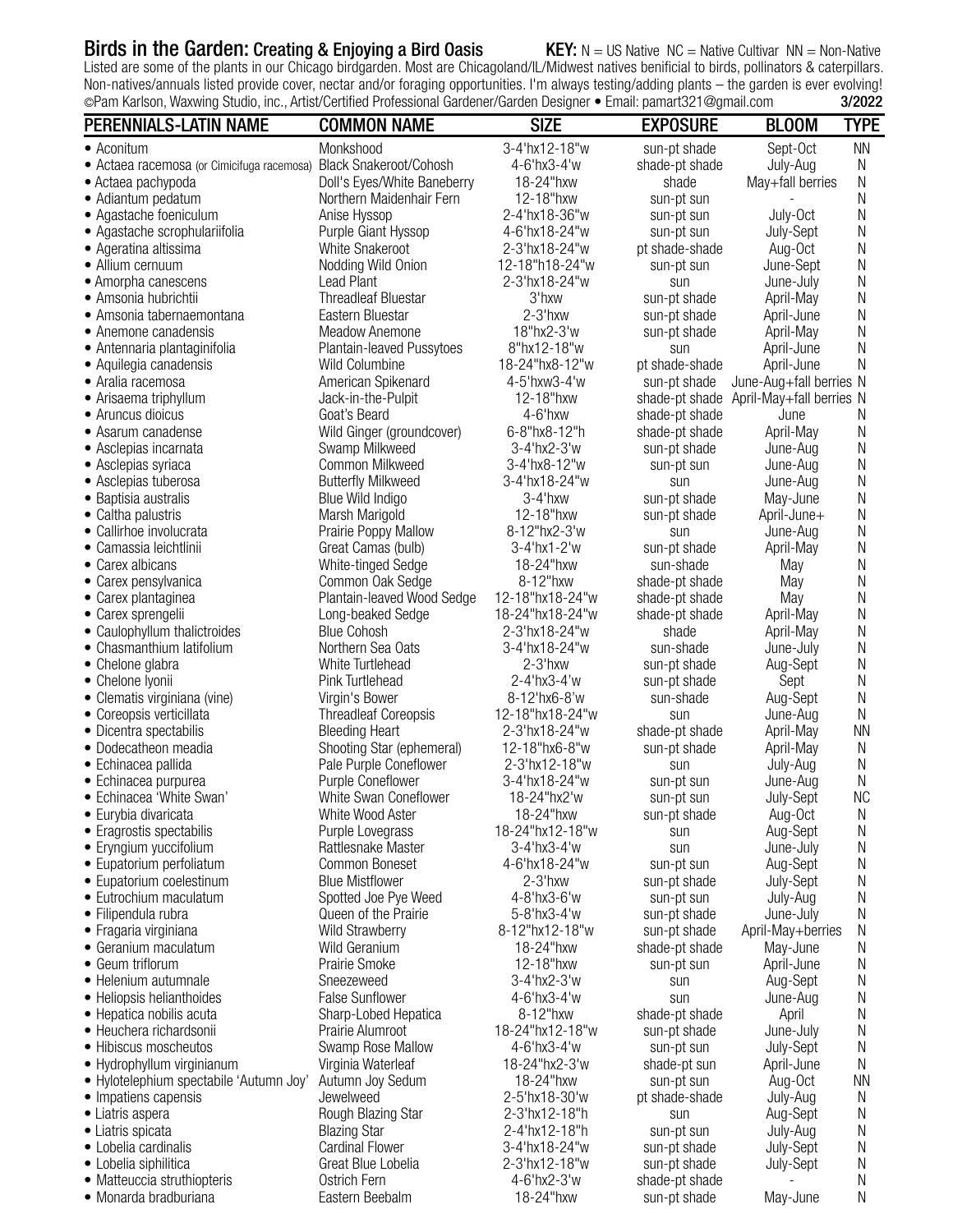©Pam Karlson, Waxwing Studio, inc.

| PERENNIALS-LATIN NAME                                      | <b>COMMON NAME</b>                               | <b>SIZE</b>                    | <b>EXP</b>                   | $\otimes$ i allı Nahəvli, vvaxiying Ətuulu, ilic.<br><b>BLOOM</b> | <b>TYPE</b>     |
|------------------------------------------------------------|--------------------------------------------------|--------------------------------|------------------------------|-------------------------------------------------------------------|-----------------|
|                                                            |                                                  |                                |                              |                                                                   |                 |
| • Monarda didyma<br>• Monarda fistulosa                    | Scarlet Beebalm                                  | $2-3'$ hxw<br>3-4'hx2-3'w      | sun-pt sun                   | June-Aug                                                          | Ν               |
| • Mertensia virginica                                      | Wild Bergamot<br>Virginia Bluebells              | 18-24"hxw                      | sun-pt sun<br>pt shade-shade | July-Aug<br>April-May                                             | Ν<br>Ν          |
| • Oenothera macrocarpa                                     | Missouri Evening Primrose                        | 8-12"hxw                       | sun                          | June-Aug                                                          | N               |
| • Onoclea sensibilis                                       | Sensitive Fern                                   | 2-3'hx18-24"w                  | sun-pt sun                   |                                                                   | Ν               |
| • Parthenium integrifolium                                 | <b>Wild Quinine</b>                              | 3-4'hx18-24"w                  | sun                          | June-Aug                                                          | Ν               |
| • Parthenocissus quinquefolia                              | Virginia Creeper (vine)                          | 25-30'x6-8'w                   | shade-pt shade               | fall berries                                                      | N               |
| • Penstemon digitalis                                      | Foxglove Beardtongue                             | 18-24"hxw                      | sun-pt shade                 | May-June                                                          | N               |
| · Penstemon digitalis 'Husker Red'                         | Husker Red Beardtongue                           | 2-3'hx12-18"w                  | sun-pt shade                 | June-July                                                         | <b>NC</b>       |
| • Penstemon hirsutus                                       | Hairy Beardtongue                                | 18-24"hx12-18"w                | sun-shade                    | June-July                                                         | N               |
| • Phlox divaricata                                         | <b>Woodland Phlox</b>                            | 12-18"hxw                      | shade-pt shade               | April-June                                                        | Ν               |
| • Phlox paniculata                                         | Garden Phlox                                     | 2-4'hx1-2'w                    | sun-pt shade                 | July-Oct                                                          | N               |
| • Physostegia virginiana                                   | Obedient Plant                                   | 3-4'hx2-3'w                    | sun                          | July-Sept                                                         | N               |
| • Physostegia virginiana 'Miss Manners'                    | Miss Manners Obedient Plant                      | 18-24"hx8-12"w                 | sun-pt shade                 | Aug-Oct                                                           | <b>NC</b>       |
| • Polemonium reptans                                       | Jacob's Ladder                                   | 8-12"hx12-18"w                 | sun-pt sun                   | May-June                                                          | Ν               |
| • Polygonatum biflorum                                     | Smooth Solomon's Seal<br>Christmas Fern          | 2-3'hx12-18"w<br>18-24"hxw     | sun-pt shade                 | May-July+fall berries                                             | N               |
| • Polystichum acrostichoides<br>• Pycnanthemum virginianum | Common Mountain Mint                             | 2-3'hx18-24"w                  | shade-pt sun                 | June-Sept                                                         | N<br>N          |
| • Phytolacca americana                                     | Pokeweed                                         | 6-12'hx3-4"w                   | sun<br>sun-shade             | July-Aug+fall berries                                             | N               |
| • Ratibida pinnata                                         | Gray-headed Coneflower                           | 3-4'hx18-24"w                  | sun                          | July-Aug                                                          | Ν               |
| • Rudbeckia fulgida var. fulgida                           | <b>Black-eyed Susan</b>                          | $2-3'$ hxw                     | sun                          | July-Oct                                                          | Ν               |
| • Rudbeckia hirta                                          | <b>Black-eyed Susan</b>                          | 2-3'hx18-24"w                  | sun                          | July-Seot                                                         | N               |
| • Rudbeckia laciniata                                      | Cutleaf coneflower                               | 4-6'hxw                        | sun-pt shade                 | July-Sept                                                         | N               |
| • Rudbeckia triloba                                        | Brown-eyed Susan                                 | $3-4$ 'hxw                     | sun-pt shade                 | July-Aug                                                          | Ν               |
| • Ruellia humilis                                          | Wild Petunia                                     | 12-18"hx18-24"w                | sun-pt sun                   | June-Aug                                                          | N               |
| · Salvia nemorosa 'May Night'                              | May Night Salvia                                 | 18-24"hxw                      | sun                          | June-Aug+                                                         | <b>NN</b>       |
| • Schizachyrium scoparium                                  | Little Bluestem                                  | 3-4'hx18-24"w                  | sun-pt sun                   | Sept-Oct                                                          | N               |
| • Silene regia                                             | Royal Catchfly                                   | 2-3'hx8-12"w                   | sun-pt shade                 | July-Aug                                                          | Ν               |
| • Silphium perfoliatum                                     | Cup Plant                                        | $6 - 8$ 'hx2-3'w               | sun                          | July-Aug                                                          | Ν               |
| • Sedum ternatum                                           | Wild Stonecrop                                   | 3-6"hx6-8"w                    | shade- pt sun                | April-May                                                         | Ν               |
| • Sisyrinchium angustifolium                               | <b>Blue-eyed Grass</b>                           | 8-12"hx6-8"w                   | sun                          | May-July                                                          | Ν               |
| • Sporobolus heterolepis                                   | Prairie Dropseed                                 | $2-3'$ hxw                     | sun-pt sun                   | Aug-Sept                                                          | Ν               |
| • Stylophorum diphyllum                                    | Celandine poppy<br><b>Blue-stemmed Goldenrod</b> | 12-18"hxw<br>2-3'hx18-24"w     | shade-pt shade               | April-May                                                         | Ν<br>Ν          |
| • Solidago caesia<br>• Solidago flexicaulis                | Zig Zag Goldenrod                                | $2-3$ 'hxw                     | shade-pt shade<br>sun-shade  | Aug<br>July-Aug                                                   | N               |
| • Solidago riddellii                                       | Riddell's Goldenrod                              | 2-3'hx18-24"w                  | sun                          | Sept                                                              | N               |
| · Solidago ohioense                                        | Ohio Goldenrod                                   | 3-4'hx12-18"w                  | sun                          | July-Oct                                                          | N               |
| · Solidago rugosa 'Fireworks'                              | Fireworks Goldenrod                              | 2-3'hx3-4'w                    | sun-pt sun                   | Aug-Oct                                                           | <b>NC</b>       |
| · Solidago speciosa                                        | Showy Goldenrod                                  | $2-3'$ hxw                     | sun-pt sun                   | Aug-Sept                                                          | Ν               |
| · Solidago ulmifolia                                       | Elm-leaved Goldenrod                             | 2-3'hx18-24"w                  | shade-pt sun                 | July-Oct                                                          | Ν               |
| • Sporobolus heterolepis                                   | Prairie Dropseed                                 | $2-3'$ hxw                     | sun                          | Aug-Sept                                                          | Ν               |
| • Symphyotrichum novae-angliae                             | New England Aster                                | 3-4'hx2-3'w                    | sun                          | Aug-Oct                                                           | N               |
| • Thalictrum dioicum                                       | Early Meadow Rue                                 | $2-3'$ hxw                     | pt shade-shade               | April-May                                                         | Ν               |
| • Tiarella 'Elizabeth Oliver'                              | Foamflower                                       | 8-12"hx12-18"w                 | pt sun-shade                 | May-June                                                          | <b>NC</b>       |
| • Trillium recurvatum                                      | Prairie Trillium                                 | 2-3"hx3-6"w                    | shade                        | April-May                                                         | Ν               |
| • Tradescantia ohiensis                                    | Spiderwort                                       | 2-3'hx18-24"w                  | sun-shade                    | May-July+                                                         | N               |
| · Tradescantia 'Sweet Kate'                                | Golden Spiderwort                                | 12-18"hxw                      | sun-shade                    | May-July+                                                         | <b>NC</b>       |
| • Uvularia grandiflora                                     | Merrybells<br>Common Ironweed                    | 18-24"hx12-18"w<br>3-4'hx2-3'w | shade-pt shade               | April-May                                                         | Ν               |
| • Vernonia fasciculata<br>• Veronicastrum virginicum       | Culver's Root                                    | 4-6'hx3-4'w                    | sun-pt sun<br>sun-pt sun     | July-Aug<br>July-Aug                                              | N<br>N          |
| • Viola sororia                                            | Common Blue Violet                               | 4"hx6"w                        | sun-shade                    | April-June                                                        | N               |
| • Viola labradorica                                        | Purple Labrador Violet                           | 3-6"hx8-12"w                   | sun-pt shade                 | April-June                                                        | Ν               |
| • Zizia aurea                                              | Golden Alexanders                                | 2-3'hx18-24"w                  | sun-pt shade                 | April-June                                                        | Ν               |
| • Zizia aptera                                             | Heart-leaved Meadow Parsnip                      | 2-3'hxw                        | sun-pt shade                 | April-June                                                        | Ν               |
| <b>ANNUALS-LATIN NAME</b>                                  | <b>COMMON NAME</b>                               | <b>SIZE</b>                    | <b>EXP</b>                   | <b>BLOOM</b>                                                      | <b>ORIGIN</b>   |
| • Agastache rupestris                                      | <b>Threadleaf Giant Hyssop</b>                   | 18-24"hx12-18"w                | sun-pt sun                   | July-frost                                                        | SW US           |
| • Cannaceae                                                | Canna                                            | 1.5-8'hx1.5-6'w                | sun-pt sun                   | June-frost                                                        | S Am            |
| • Cuphea ignea                                             | Firecracker Plant                                | 18-26"hx2-3'w                  | sun-pt sun                   | June-frost                                                        | Mexico          |
| • Fuchsia                                                  | Fuchsia                                          | $2-3'$ hxw                     | shade-pt shade               | June-frost                                                        | Caribbean       |
| $\bullet$ Ipomoea $\times$ multifida                       | Cardinal Climber (twining vine)                  | 3-6'hxw                        | sun                          | June-Sept                                                         | S Am            |
| · Justicia brandegeana                                     | Shrimp Plant                                     | up to 2-3'hxw                  | sun-pt sun                   | June-frost                                                        | Mexico          |
| • Lantana camara                                           | Lantana                                          | $1-2$ 'hxw                     | sun-pt sun                   | June-frost                                                        | Caribbean       |
| • Passiflora incarnata                                     | Passion Flower (twinging vine)                   | 6-30'hx3-6'w                   | sun-pt sun                   | June-frost                                                        | S US            |
| • Petunia<br>• Salvia guaranitica 'Black & Blue'           | Petunia<br>Black & Blue Salvia                   | 9-12"hx1-3'w<br>up to 3'hxw    | sun-pt sun                   | June-frost<br>June-frost                                          | S Am<br>S US/Am |
| • Salvia 'Mistic Spires'                                   | Mystic Spires Blue Salvia                        | 18-36"hx2-3'w                  | sun-pt sun<br>sun-pt sun     | June-frost                                                        | Mexico          |
| · Salvia 'Skyscraper'                                      | Skyscraper Salvia                                | 18-24"hx12-18"w                | sun-pt sun                   | June-frost                                                        | S US/Am         |
| • Zinnia                                                   | Zinnia                                           | various                        | sun                          | June-frost                                                        | Mexico          |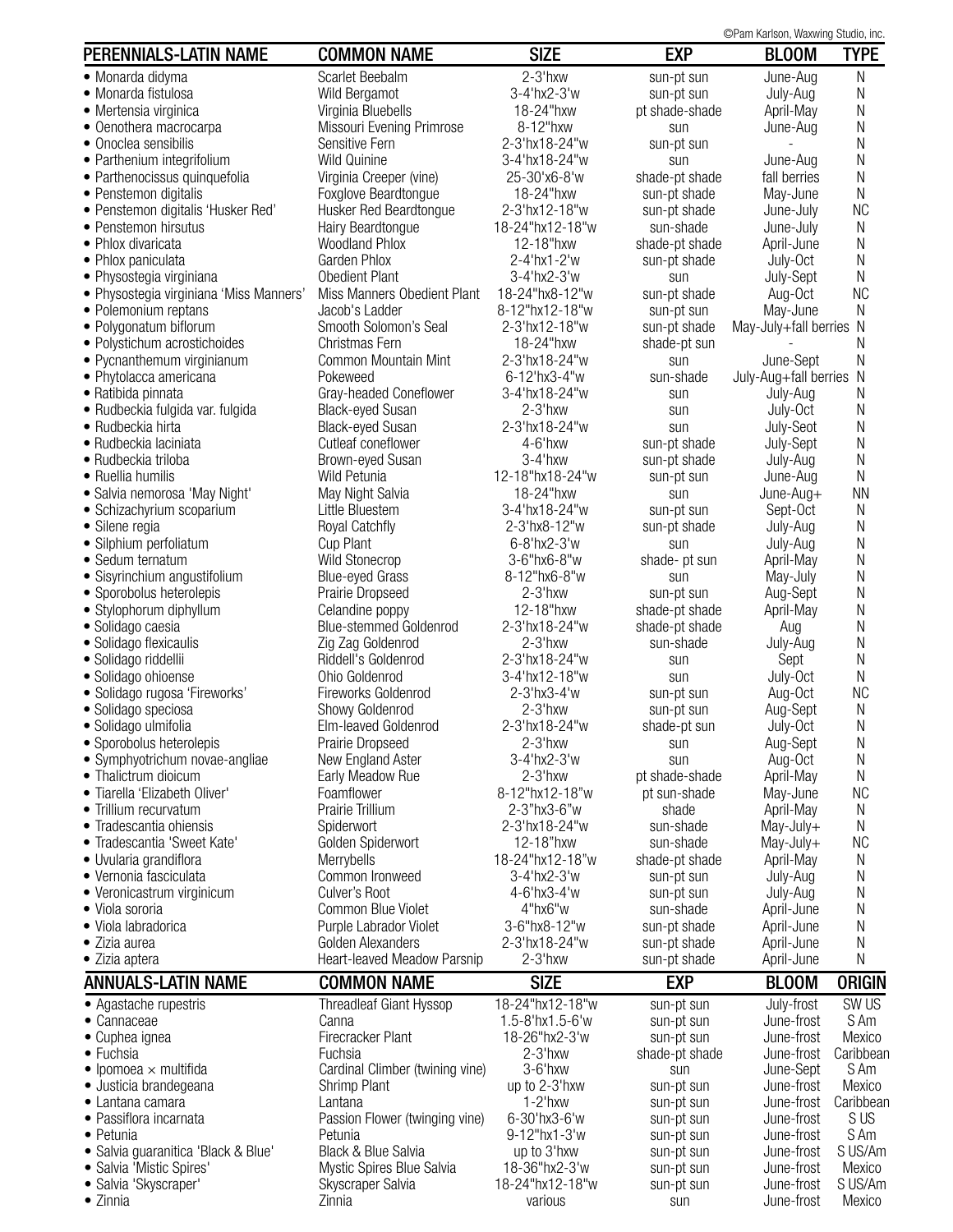©Pam Karlson, Waxwing Studio, inc.

|                                                                                                        |                                                   |                 |                | or ani Kansun, waxwing Juuuu, inu. |             |
|--------------------------------------------------------------------------------------------------------|---------------------------------------------------|-----------------|----------------|------------------------------------|-------------|
| <b>SHRUBS-LATIN NAME</b>                                                                               | <b>COMMON NAME</b>                                | <b>SIZE</b>     | <b>EXP</b>     | <b>BLOOM</b>                       | <b>TYPE</b> |
| • Aesculus parviflora                                                                                  | Bottlebrush Buckeye                               | 8-10'hxw        | shade-pt sun   | June-July                          | N           |
| • Aronia melanocarpa 'Low Scape Mound'                                                                 | Low ScapeMound Chokeberry                         | 18-24"hxw       | sun-pt shade   | May+berries                        | <b>NC</b>   |
| • Aronia arbutifolia 'Brilliantissima'                                                                 | <b>Red Chokeberry</b>                             | 6-8'hx3-4'w     | sun-pt shade   | May+berries                        | <b>NC</b>   |
| • Cephalanthus occidentalis 'Sugar Shack' Sugar Shack Buttonbush                                       |                                                   | $3-4$ 'hxw      | sun-pt shade   | June-Aug                           | <b>NC</b>   |
| • Chamaecyparis obtusa 'Aurea Nana'                                                                    | Golden Dwarf Hinoki False Cypress                 | $2-3$ 'hxw      | sun-pt shade   | (evergreen)                        | <b>NN</b>   |
| • Clethra alnifolia 'Hummingbird'                                                                      | Hummingbird Summersweet                           | 3'hxw           | sun-pt shade   | June-July                          | <b>NC</b>   |
| • Clethra alnifolia 'Ruby Spice'                                                                       | Ruby Spice Summersweet                            | 4'hxw           | sun-pt shade   | June-July                          | <b>NC</b>   |
| • Cornus racemosa 'Muszam'                                                                             | Muskingum® Gray Dogwood                           | $2'$ hx $3-4'w$ | sun-pt shade   | May-June+berries                   | <b>NC</b>   |
| • Corylus americana                                                                                    | American Hazelnut                                 | 8-12'hxw        | sun-pt sun     | March                              | N           |
| • Diervilla lonicera                                                                                   | Dwarf Bush Honeysuckle                            | 2-3'hx3-4'w     | sun-pt shade   | June-Aug                           | N           |
| • Fothergilla gardenii                                                                                 | Dwarf Fothergilla                                 | 2-3'hx3-4'w     | pt shade-shade | April-May                          | N           |
| • Hydrangea arborescens                                                                                | Smooth Hydrangea                                  | 3-4'hx4-6'w     | sun-shade      | July-Sept                          | Ν           |
| • Hypericum kalmianum                                                                                  | Kalm's St. Johnswort                              | $2-3$ 'hxw      | sun-pt shade   | July                               | Ν           |
| • Lindera benzoin                                                                                      | Spicebush (need male/female for berries) 8-12'hxw |                 | sun-pt shade   | April+berries                      | N           |
| • Ilex verticillata 'Mr.Poppoins' & 'Berry Poppins' Winterberry (need male/female for berries) 3-4 hxw |                                                   |                 | sun-pt shade   | May+berries                        | <b>NC</b>   |
| • Itea virginica 'Sprich'                                                                              | Little Henry® Virginia Sweetspire 2-3'hx3-4'w     |                 | sun-pt shade   | July-Aug                           | N           |
| · Juniperus virginiana 'Grey Owl'                                                                      | Grey Owl Juniper                                  | 3'hx6'w         | sun            | evergreen+berries                  | <b>NC</b>   |
| · Picea pungens 'Glauca Globosa'                                                                       | Globe Colorodo Blue Spruce                        | $3-4$ 'hxw      | sun            | evergreen                          | <b>NC</b>   |
| • Thuja occidentalis 'Holmstrup'                                                                       | Holmstrup Arborvitae                              | 4-6'hx2-3'w     | sun-pt shade   | evergreen                          | <b>NC</b>   |
| • Sambucus canadensis                                                                                  | Elderberry                                        | $6-12$ 'hxw     | sun-pt sun     | June-July+berries                  | N           |
| • Symphoricarpos (orbiculatus + microphyllus)                                                          | Coralberry 'Hancock'                              | 18-24"hx6-8'w   | sun-shade      | June-July+berries                  | <b>NC</b>   |
| • Viburnum dentatum 'Christom'                                                                         | Blue Muffin® Arrowwood Viburnum 4'-6'hxw          |                 | sun-shade      | May+berries                        | <b>NC</b>   |
| <b>TREES-LATIN NAME</b>                                                                                | <b>COMMON NAME</b>                                | <b>SIZE</b>     | <b>EXP</b>     | <b>BLOOM</b>                       | <b>TYPE</b> |
| • Acer saccharinum                                                                                     | <b>Silver Maple</b>                               | 60-75'hx20-25"w | sun-pt sun     | April                              | N           |
| • Amelanchier 'Autumn Brilliance'                                                                      | Serviceberry                                      | 20-25'hxw       | sun-pt sun     | April+berries                      | <b>NC</b>   |
| • Asimina triloba                                                                                      | PawPaw (need 2 to produce fruit)                  | 15-20'hxw       | sun-pt sun     | May                                | N           |
| • Crataegus viridis 'Winter King'                                                                      | Winter King Hawthorn                              | 20-30"hxw       | sun            | May+berries                        | <b>NC</b>   |
| * Cornus Kousa 'Satomi'                                                                                | Satomi Chinese Dogwood                            | 15'hx12'w       | sun            | June+berries                       | <b>NN</b>   |
| · Juniperus chinensis 'Fairview'                                                                       | Fairview Chinese Juniper                          | 30'hx10-15"w    | sun            | evergreen+berries                  | <b>NN</b>   |
| • Prunus serotina                                                                                      | <b>Black Cherry</b>                               | 50-60'hx30-40'w | sun            | Spring+berries                     | N           |
| • Quercus prinoides                                                                                    | Dwarf Chinquapin Oak                              | 10x10'hxw       | sun            | Spring+nuts                        | N           |
| • Rhus typhina                                                                                         | Staghorn Sumac                                    | 15-20'hx20-25'w | sun-pt sun     | June-July+seeds                    | N           |
| NEIGHBOR'S TREES THAT HANG OVER INTO OUR YARD AND/OR IN CLOSE PROXIMITY:                               |                                                   |                 |                |                                    |             |
| • Gleditsia triacanthos var. inermis                                                                   | Thornless Honey Locust                            | 30-70'hxw       | sun            | April                              | N           |
| • Picea abies                                                                                          | Norway Spruce                                     | 40-60'h         | sun            | evergreen+cones                    | <b>NN</b>   |
| • Picea pungens                                                                                        | Colorado Blue Spruce                              | 40-60'h         | sun            | evergreen+cones                    | N           |
|                                                                                                        |                                                   |                 |                |                                    |             |

\* Non-native. Planted years ago- would choose native now. Birds still love the berries. Many native Cornus varieties are available at nurseries NOTE: Native shrubs & trees are excellent for bird/wildlife gardens. Native Trees: Oak, Cherry, Willow Hackberry, Dogwood, Redbud, & Maple are all good choices. Native Shrubs: Viburnum, Dogwood, Winterberry, Sumac, Willow, Elderberry, Gooseberry, Spicebush etc. Include evergreens for cover & food, such as native White Pine & Hemlock. Many resources are available listing native plants to attract birds & wildlife.

### **RESOURCES**

### BOOKS:

- Nature's Best Hope: A New Approach to Conservation that Starts in Your Yard by Douglas W. Tallamy. Our garden mentioned as example.
- Bringing Nature Home: How You Can Sustain Wildlife with Native Plants by Douglas W. Tallamy. Includes charts of native plants.
- The Nature of Oaks: The Rich Ecology of Our Most Essential Native Trees by Douglas W. Tallamy
- Birdscaping in the Midwest: A Guide to Gardening with Native Plants to Attract Birds by Mariette Nowa. Includes charts of native plants.
- Grow Now: How We Can Save Our Health, Communities, and Planet-One Garden at a Time by Emily Murphy. Our garden mentioned as example.
- Grow Native: Bringing Natural Beauty to Your Garden by Lynn M. Steiner
- The Midwestern Native Garden: Native Alternatives to Nonnative Flowers and Plants by Charlotte Adelman & Bernard L. Schwartz

FREE INFO/ID CHARTS/NATIVE PLANT LISTS, etc: Great resources for native plant & gardening info.

- Audubon Native Plant Database enter zip code, see what native plants grow in your area: www.audubon.org/native-plants
- National Wildlife Federation enter zip code, see what native plants grow in your area: www.nwf.org/NativePlantFinder/
- Illinois Wildflowers info on native plants: www.illinoiswildflowers.info
- USDA Plants Database info on native plants: www.plants.usda.gov
- Wild Ones excellent organization with local chapters around the country: ww.wildones.org
- Landscaping for Wildlife (IL Dept of Natural Resources) www.dnr.illinois.gov/publications/documents/00000227.pdf
- Landscaping with Native Plants (EPA) www.waterfordmi.gov/DocumentCenter/View/587/Landscaping-with-Native-Plants-PDF
- Habitat Guide for Chicago Land Owners: Enhancing Your Property for Birds (City of Chicago)
- www.cityofchicago.org/content/dam/city/depts/doe/general/NaturalResourcesAndWaterConservation\_PDFs/Birds/BirdHabitatGuidelines.pdf – Citizens for Conservation www.citizensforconservation.org/education/learning-resources/native-plant-lists/
- Field Museum Identification Guides/Charts fieldguides.fieldmuseum.org/guides (Go to "Chicago Region" in dropdown "Region" menu)
- Illinois Common Birds Coloring Book (IL Dept of Natural Resources) Great for kids! www.dnr.illinois.gov/publications/documents/00000683.pdf